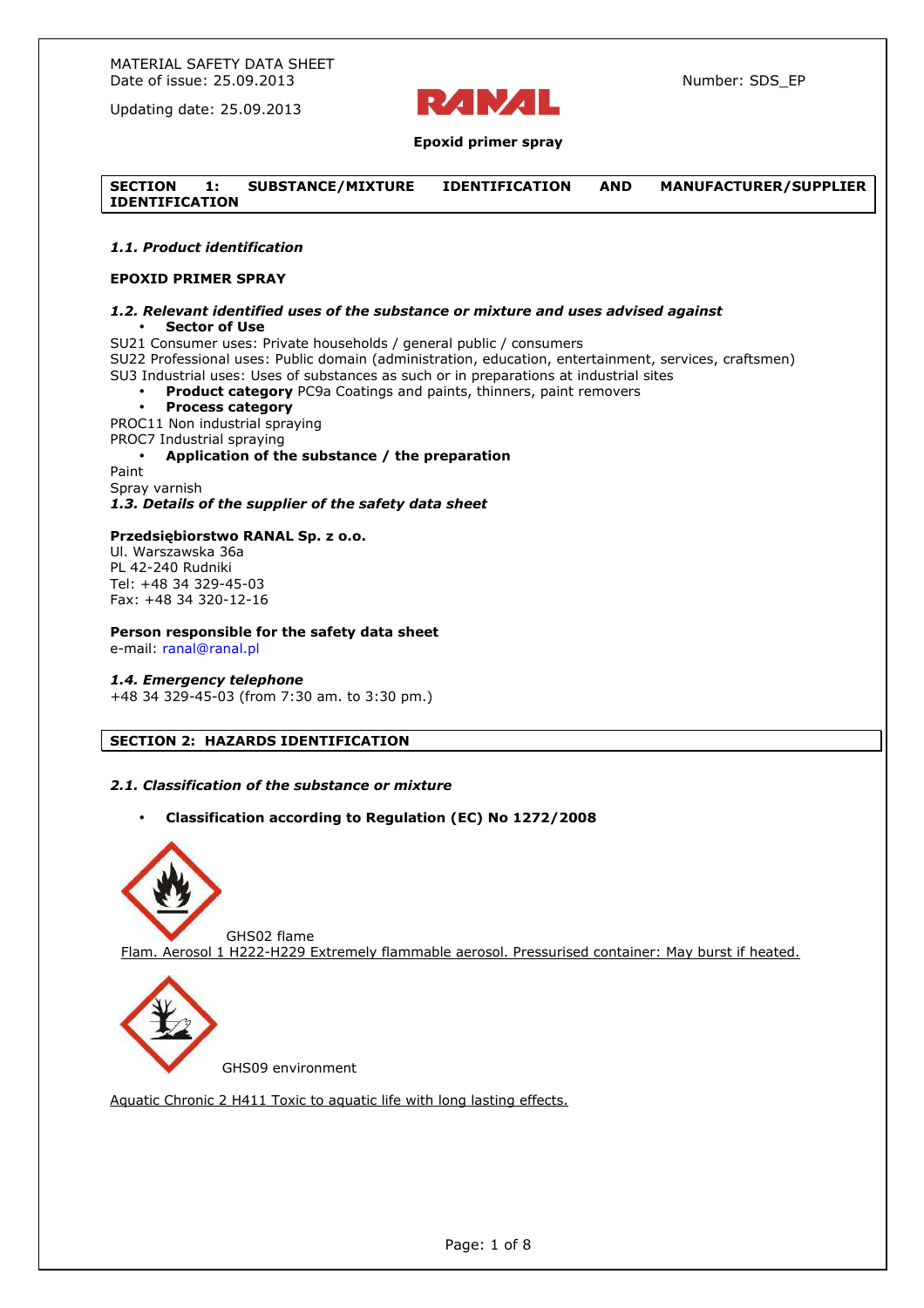MATERIAL SAFETY DATA SHEET Date of issue: 25.09.2013 Number: SDS\_EP

Updating date: 25.09.2013



**Epoxid primer spray** 



Skin Irrit. 2 H315 Causes skin irritation. Eye Irrit. 2 H319 Causes serious eye irritation.

• **Classification according to Directive 67/548/EEC or Directive 1999/45/EC**

#### **Classification according to Directive 67/548/EEC or Directive 1999/45/EC**



R36: Irritating to eyes.





37.1.2

R51/53: Toxic to aquatic organisms, may cause long-term adverse effects in the aquatic environment. R66-67: Repeated exposure may cause skin dryness or cracking. Vapours may cause drowsiness and dizziness.

#### • **Information concerning particular hazards for human and environment:**

The product has to be labeled due to the calculation procedure of the "General Classification guideline for preparations of the EU" in the latest valid version.

At long or repeated contact with skin it may cause dermatitis due to the degreasing effect of the solvent. Warning! Pressurized container.

Has a narcotizing effect.

# • **Classification system:**

The classification is according to the latest editions of the EU-lists, and extended by company and literature data.

#### *2.2 Label elements*

#### **Labelling according to EU guidelines:**

The product has been classified and marked in accordance with EU Directives / Ordinance on Hazardous Materials.

## • **Code letter and hazard designation of product:**



Xi Irritant

F+ Extremely flammable

N Dangerous for the environment

#### • **Risk phrases:**

- 12 Extremely flammable.
- 36 Irritating to eyes.
- 51/53 Toxic to aquatic organisms, may cause long-term adverse effects in the aquatic environment. 66 Repeated exposure may cause skin dryness or cracking.
- 67 Vapours may cause drowsiness and dizziness.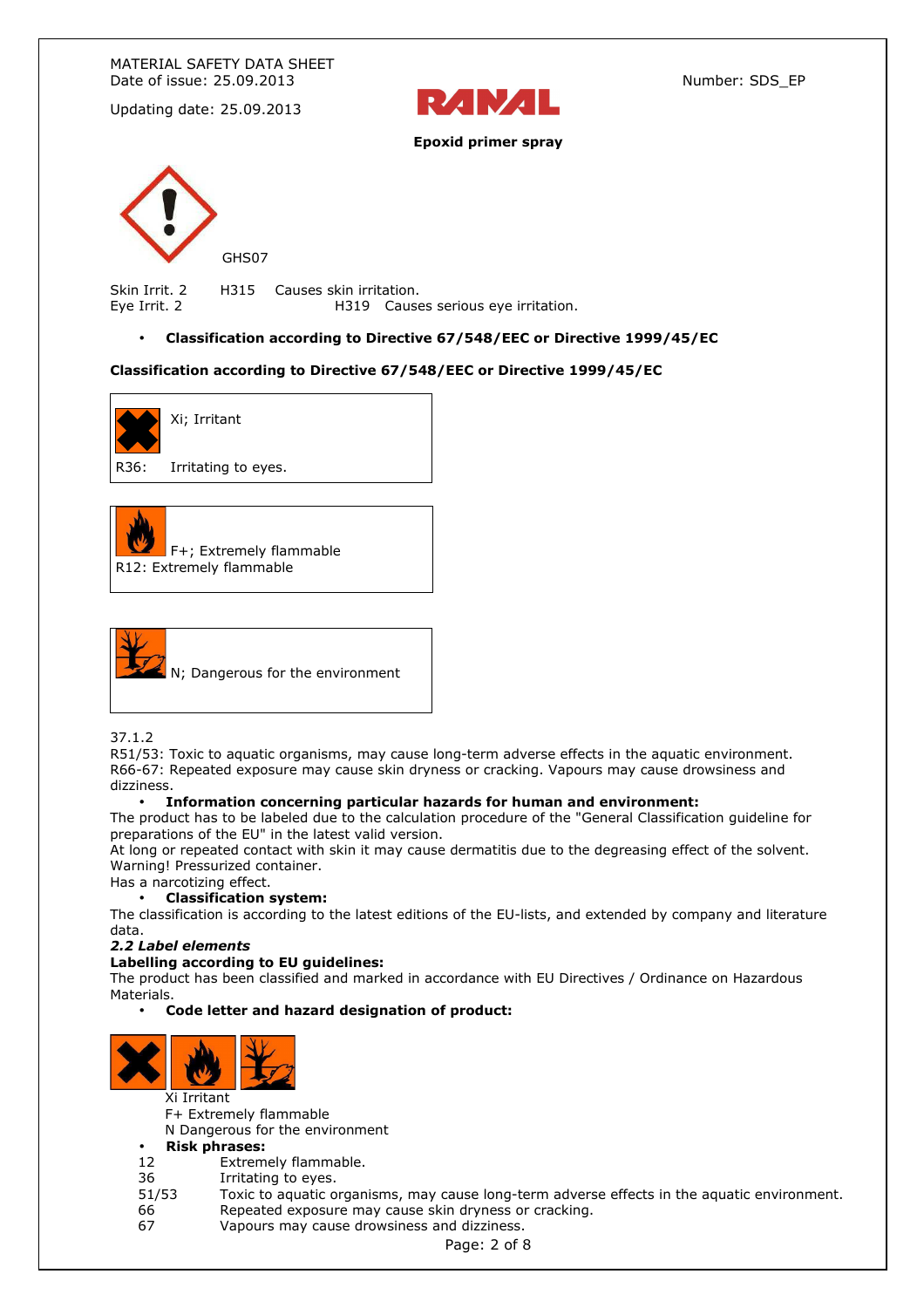

## **Epoxid primer spray**

# • **Safety phrases:**

- Keep out of the reach of children.
- 16 Keep away from sources of ignition No smoking.
- 23 Do not breathe vapour/spray.
- 29 Do not empty into drains.<br>46 Tf swallowed, seek medica
- If swallowed, seek medical advice immediately and show this container or label.
- 51 Use only in well-ventilated areas.

#### • **Special labeling of certain preparations:**

Pressurized container: protect from sunlight and do not expose to temperatures exceeding 50°C. Do not pierce or burn, even after use.

Do not spray on a naked flame or any incandescent material.

Buildup of explosive mixtures possible without sufficient ventilation.

• **Classification in accordance with Directive 75/324/EEC:** Extremely flammable

#### **2.3 Other hazards**

- **Results of PBT and vPvB assessment**
- **PBT:** Not applicable.
- **vPvB:** Not applicable

# **SECTION 3: COMPOSITION/INFORMATION ON INGREDIENTS**

# *3.1. Substances*

| Substance name                                                  | <b>Identification numbers</b>                                        | <b>Classification and marking</b>                                                                                                                                                          | Concentration<br>$\Gamma\%1$ |
|-----------------------------------------------------------------|----------------------------------------------------------------------|--------------------------------------------------------------------------------------------------------------------------------------------------------------------------------------------|------------------------------|
| dimethyl ether                                                  | CAS: 115-10-6<br>EINECS: 204-065-8<br>Reg.nr.: 01-2119472128-<br>37  | Classification 67/548/EEC:<br>$F+ R12$<br>Classification 1272/2008/EC:<br>Flam. Gas 1, H220; Press.<br>Gas, H280                                                                           | $25 - 50%$                   |
| Acetone                                                         | CAS: 67-64-1<br>EINECS: 200-662-2<br>Reg.nr.: 01-2119471330-49       | Classification 67/548/EEC:<br>Xi R36; F R11<br>R66-67<br>Classification 1272/2008/EC<br>Flam. Liq. 2, H225; Eye Irrit.<br>2, H319; STOT SE 3, H336                                         | $10 - 20%$                   |
| butanone / MEK                                                  | CAS: 78-93-3<br>EINECS: 201-159-0<br>Reg.nr.: 01-2119457290-43       | Classification 67/548/EEC:<br>Xi R36; F R11<br>R66-67<br>Classification 1272/2008/EC<br>Flam. Liq. 2, H225; Eye Irrit.<br>2, H319; STOT SE 3, H336                                         | $10 - 20%$                   |
| xylene (mix)                                                    | CAS: 1330-20-7<br>EINECS: 215-535-7<br>Reg.nr.: 01-2119488216-32     | Classification 67/548/EEC:<br>Xn R20/21; Xi R38<br>R <sub>10</sub><br>Classification 1272/2008/EC<br>Flam. Liq. 3, H226; Acute Tox.<br>4, H312; Acute Tox. 4, H332;<br>Skin Irrit. 2, H315 | $3 - 10%$                    |
| trizinc<br>bis(orthophosphate)                                  | CAS: 7779-90-0<br>EINECS: 231-944-3                                  | Classification 67/548/EEC:<br>N R50/53<br>Classification 1272/2008/EC<br>Aquatic<br>Acute 1, H400;<br>Aquatic Chronic 1, H410                                                              | $3 - 10%$                    |
| Solvent naphtha<br>(petroleum), light arom.<br>Benzene< $0.1\%$ | CAS: 64742-95-6<br>EC number: 918-668-5<br>Reg.nr.: 01-2119455851-35 | Classification 67/548/EEC:<br>Xn R65; Xi R37; N R51/53<br>Classification 1272/2008/EC<br>Flam. Liq. 3, H226; Asp. Tox.<br>1, H304; Aquatic Chronic 2,<br>H411;<br>STOT SE 3, H335-H336     | $2.5 - < 3\%$                |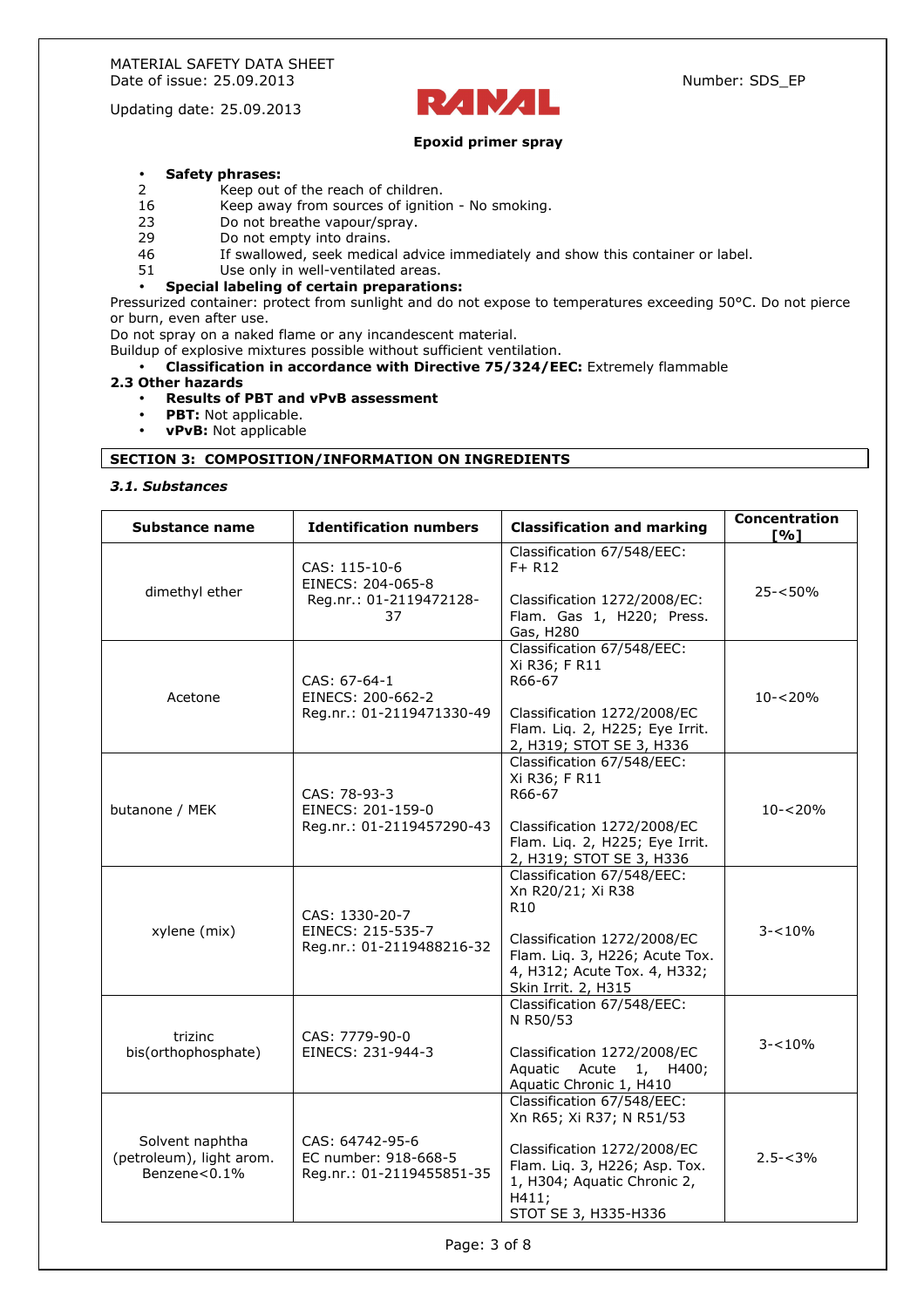

# **Epoxid primer spray**

| 1-methoxy-2-propanol | CAS: 107-98-2<br>EINECS: 203-539-1<br>Reg.nr.: 01-2119457435-<br>35 | Classification 67/548/EEC:<br>R <sub>10</sub> -67<br>Classification 1272/2008/EC:<br>Flam. Lig. 3, H226; STOT SE<br>3, H336 | $2.5 - < 3\%$ |
|----------------------|---------------------------------------------------------------------|-----------------------------------------------------------------------------------------------------------------------------|---------------|
|----------------------|---------------------------------------------------------------------|-----------------------------------------------------------------------------------------------------------------------------|---------------|

## **3.2 Mixtures**

- **Description:** Active substance with propellant
- **Dangerous components**
- **Additional information**

## **SECTION 4: FIRST AID MEASURES**

#### *4.1 Description of first aid measures*

- **After inhalation:** Supply fresh air; consult doctor in case of complaints.
- After skin contact: Generally the product does not irritate the skin.
- **After eye contact:**

Rinse opened eye for several minutes under running water. If symptoms persist, consult a doctor.

• **After swallowing:** Do not induce vomiting; call for medical help immediately.

# *4.2 Most important symptoms and effects, both acute and delayed*

No further relevant information available.

*4.3 Indication of any immediate medical attention and special treatment needed*  No further relevant information available.

# **SECTION 5: FIREFIGHTING MEASURES**

#### *5.1 Extinguishing media*

- **Suitable extinguishing agents:**  Water haze Fire-extinguishing powder Carbon dioxide Alcohol resistant foam
- **For safety reasons unsuitable extinguishing agents:** Water with full jet
- *5.2 Special hazards arising from the substance or* **mixture** No further relevant information available.

*5.3 Advice for firefighters* 

**Protective equipment: Mount respiratory protective device.** 

#### **SECTION 6: ACCIDENTAL RELEASE MEASURES**

# *6.1 Personal precautions, protective equipment and emergency procedures*

Wear protective equipment. Keep unprotected persons away.

#### *6.2 Environmental precautions***:**

Do not allow product to reach sewage system or any water course. Inform respective authorities in case of seepage into water course or sewage system.

Do not allow to enter sewers/ surface or ground water.

*6.3 Methods and material for containment and cleaning up:* Ensure adequate ventilation.

#### *6.4 Reference to other sections*

See Section 7 for information on safe handling.

See Section 8 for information on personal protection equipment.

See Section 13 for disposal information.

# **SECTION 7: HANDLING AND STORAGE OF SUBSTANCES AND MIXTURES**

#### **7.1 Precautions for safe handling**

Ensure good ventilation/exhaustion at the workplace. Open and handle receptacle with care.

• **Information about fire - and explosion protection:** 

Do not spray onto a naked flame or any incandescent material.

Keep ignition sources away - Do not smoke.

Protect against electrostatic charges.

Pressurized container: protect from sunlight and do not expose to temperatures exceeding 50 °C, i.e. electric lights. Do not pierce or burn, even after use.

- **7.2 Conditions for safe storage, including any incompatibilities** 
	- **Storage:**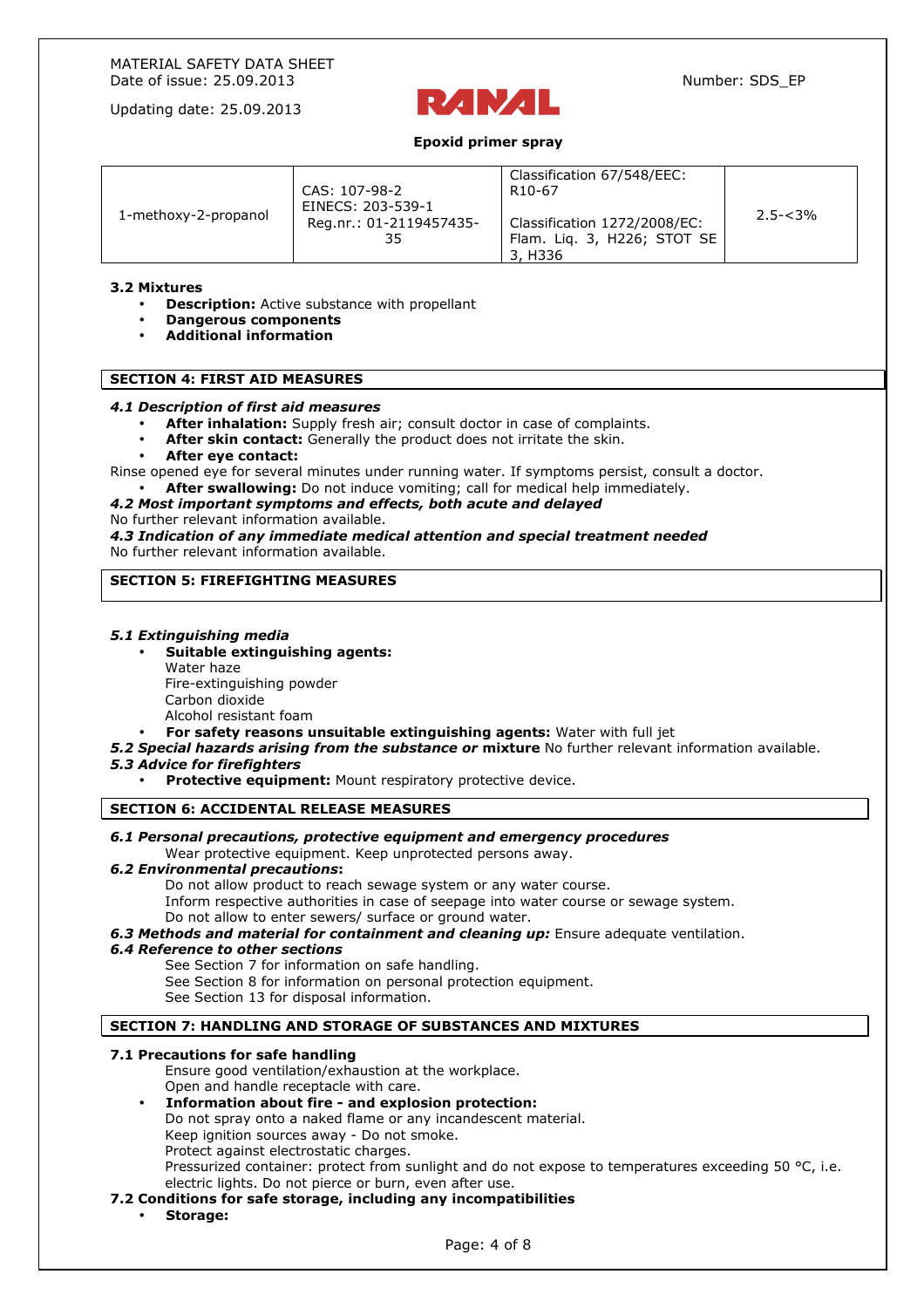

#### **Epoxid primer spray**

- **Requirements to be met by storerooms and receptacles:**  Store in a cool location.
- Observe official regulations on storing packagings with pressurized containers. • **Information about storage in one common storage facility:**
- Observe official regulations on storing packagings with pressurized containers. • **Further information about storage conditions:**  Keep receptacle tightly sealed. Do not seal receptacle gas tight. Store in cool, dry conditions in well sealed receptacles.

Protect from heat and direct sunlight.

*7.3 Specific end use(s)* No further relevant information available

# **SECTION 8: EXPOSURE CONTROL/PERSONAL PROTECTION MEASURES**

#### *Additional information about design of technical facilities: No further data: see item 7.*

#### *8.1. Control parameters*

| Ingredients with limit values that require monitoring at the workplace: |                               |                                                                  |                             |
|-------------------------------------------------------------------------|-------------------------------|------------------------------------------------------------------|-----------------------------|
|                                                                         | 115-10-6 dimethyl ether       |                                                                  |                             |
|                                                                         | <b>WEL</b>                    | Short-term value: $958 \text{ mg/m}^3$ , 500 ppm                 |                             |
|                                                                         |                               | Long-term value: 766 mg/m <sup>3</sup> , 400 ppm                 |                             |
|                                                                         | 67-64-1 Acetone               |                                                                  |                             |
|                                                                         | WEL                           | Short-term value: 3620 mg/m <sup>3</sup> , 1500 ppm              |                             |
|                                                                         |                               | Long-term value: 1210 mg/m <sup>3</sup> , 500 ppm                |                             |
|                                                                         | 78-93-3 butanone / MEK        |                                                                  |                             |
|                                                                         | WEL                           | Short-term value: 899 mg/m <sup>3</sup> , 300 ppm                |                             |
|                                                                         |                               | Long-term value: 600 mg/m <sup>3</sup> , 200 ppm                 |                             |
|                                                                         |                               | Sk, BMGV                                                         |                             |
|                                                                         | 1330-20-7 xylene (mix)        |                                                                  |                             |
|                                                                         | <b>WEL</b>                    | Short-term value: $441 \text{ mg/m}^3$ , 100 ppm                 |                             |
|                                                                         |                               | Long-term value: 220 mg/m <sup>3</sup> , 50 ppm                  |                             |
|                                                                         |                               | Sk; BMGV                                                         |                             |
|                                                                         | 107-98-2 1-methoxy-2-propanol |                                                                  |                             |
|                                                                         | <b>WEL</b>                    | Short-term value: 560 mg/m <sup>3</sup> , 150 ppm                |                             |
|                                                                         |                               | Long-term value: 375 mg/m <sup>3</sup> , 100 ppm                 |                             |
|                                                                         |                               | Sk                                                               |                             |
|                                                                         |                               |                                                                  |                             |
| <u>DNELs</u>                                                            |                               |                                                                  |                             |
|                                                                         | 67-64-1 Acetone               |                                                                  |                             |
|                                                                         | Oral                          | DNEL Long term-systemic                                          | 62 mg/kg bw/day (Consumer)  |
|                                                                         | Dermal                        | DNEL Long term-systemic                                          | 62 mg/kg bw/day (Consumer)  |
|                                                                         |                               |                                                                  | 186 mg/kg bw/day (Worker)   |
|                                                                         | Inhalative                    | <b>DNEL Acute-local</b>                                          | 2420 mg/m3 (Worker)         |
|                                                                         |                               | DNEL Long term-systemic                                          | 200 mg/m3 (Consumer)        |
|                                                                         |                               |                                                                  | 1210 mg/m3 (Worker)         |
|                                                                         | 78-93-3 butanone / MEK        |                                                                  |                             |
|                                                                         | Oral                          | DNEL Long term-systemic                                          | 31 mg/kg bw/day (Consumer)  |
|                                                                         | Dermal                        | DNEL Long term-systemic                                          | 412 mg/kg bw/day (Consumer) |
|                                                                         |                               |                                                                  | 1161 mg/kg bw/day (Worker)  |
|                                                                         | Inhalative                    | DNEL Long term-systemic                                          | 106 mg/m3 (Consumer)        |
|                                                                         |                               |                                                                  | 600 mg/m3 (Worker)          |
|                                                                         |                               |                                                                  |                             |
|                                                                         |                               | 64742-95-6 Solvent naphtha (petroleum), light arom. Benzene<0.1% |                             |
|                                                                         | Oral                          | DNEL Long term-systemic                                          | 11 mg/kg bw/day (Consumer)  |
|                                                                         | Dermal                        | DNEL Long term-systemic                                          | 11 mg/kg bw/day (Consumer)  |
|                                                                         |                               |                                                                  | 25 mg/kg bw/day (Worker)    |
|                                                                         | Inhalative                    | DNEL Long term-systemic                                          | 32 mg/m3 (Consumer)         |
|                                                                         |                               |                                                                  | 100 mg/m3 (Worker)          |
| <b>PNECs</b>                                                            |                               |                                                                  |                             |
|                                                                         | SECTIO67-64-1 Acetone         |                                                                  |                             |
|                                                                         | <b>PNEC</b>                   | Freshwater sediment                                              | 30.4 mg/kg (Undefind)       |
|                                                                         | <b>PNEC</b>                   | Marine water                                                     | 1.06 mg/l (Undefind)        |
|                                                                         | <b>PNEC</b>                   | Soil                                                             | 29.5 mg/kg (Undefind)       |
|                                                                         |                               | Ingredients with biological limit values:                        |                             |
|                                                                         | 78-93-3 butanone / MEK        |                                                                  |                             |
|                                                                         | <b>BMGV</b>                   | 70 µmol/L                                                        |                             |
|                                                                         |                               |                                                                  |                             |

Page: 5 of 8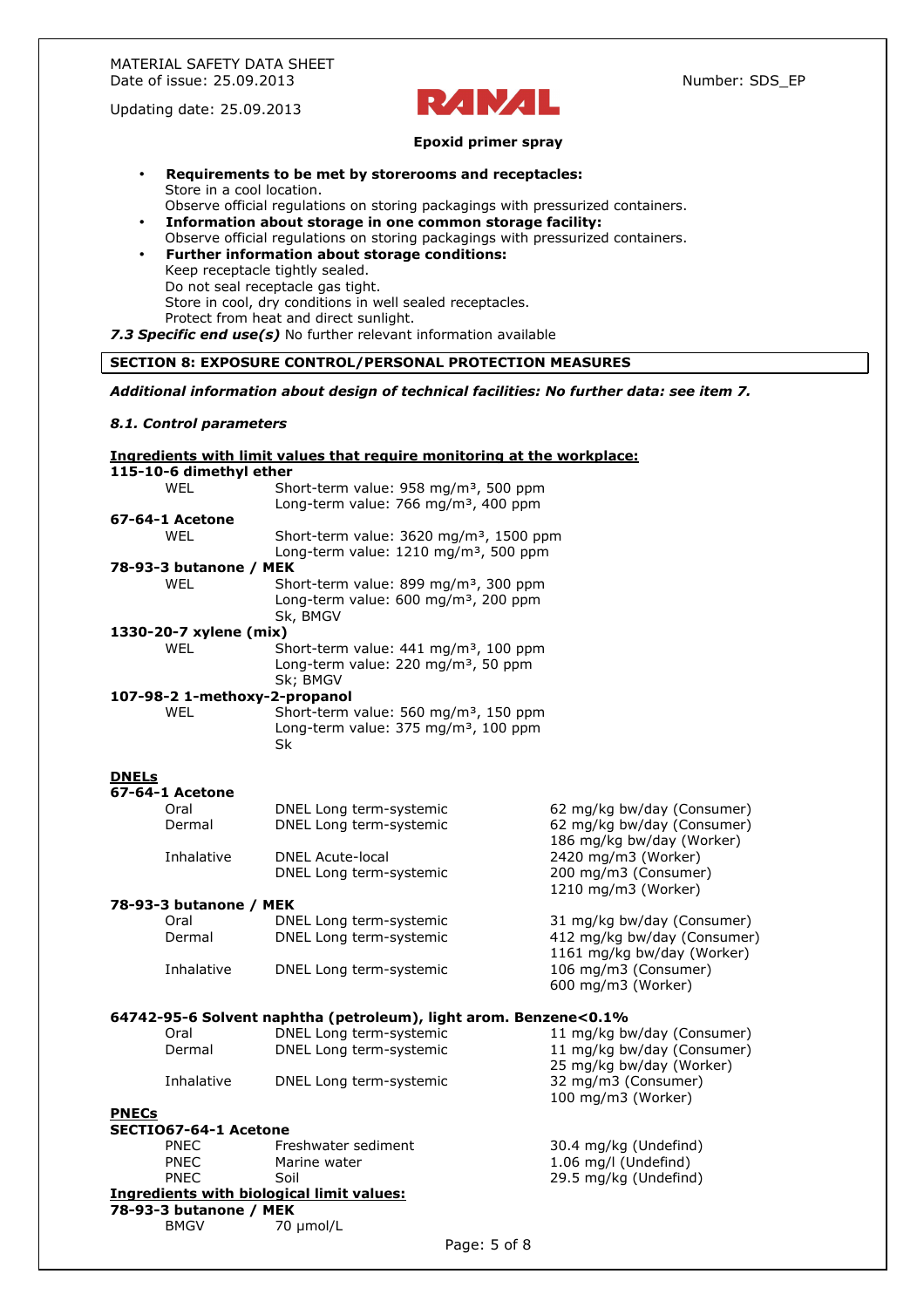

# **Epoxid primer spray**

Medium: urine Sampling time: post shift Parameter: butan-2-one **1330-20-7 xylene (mix)**  BMGV 650 mmol/mol creatinine Medium: urine Sampling time: post shift Parameter: methyl hippuric acid • **Additional information:** The lists valid during the making were used as basis. **8.2 Exposure controls**  • **Personal protective equipment:**  • ·**General protective and hygienic measures:**  Keep away from foodstuffs, beverages and feed. Immediately remove all soiled and contaminated clothing Wash hands before breaks and at the end of work. Do not inhale gases / fumes / aerosols. Avoid contact with the eyes. Avoid contact with the eyes and skin. • **Respiratory protection:**  In case of brief exposure or low pollution use respiratory filter device. In case of intensive or longer exposure use self-contained respiratory protective device. Use suitable respiratory protective device in case of insufficient ventilation. Filter AX/P2 • **Protection of hands:** Protective gloves Solvent resistant gloves Selection of the glove material on consideration of the penetration times, rates of diffusion and the degradation • **Material of gloves** Nitrile rubber, NBR • **Penetration time of glove material**  The exact break trough time has to be found out by the manufacturer of the protective gloves and has to be observed.

# • **Eye protection:**



Tightly sealed goggles

**Body protection:** Use protective suit.

# **9: PHYSICAL AND CHEMICAL PROPERTIES**

# *9.1. Information on basic physical and chemical properties*

| $\bullet$ | <b>General Information</b>                   |                                                                                                 |
|-----------|----------------------------------------------|-------------------------------------------------------------------------------------------------|
|           | Appearance:                                  |                                                                                                 |
|           | Form:                                        | Aerosol                                                                                         |
|           | Colour:                                      | Grey                                                                                            |
|           | Odour:                                       | Solvent-like                                                                                    |
|           | <b>Odour threshold:</b>                      | Not determined.                                                                                 |
|           | pH-value:                                    | Not determined.                                                                                 |
|           | <b>Change in condition</b>                   |                                                                                                 |
|           | Melting point/Melting range: Undetermined.   |                                                                                                 |
|           | <b>Boiling point/Boiling range:</b> $-24$ °C |                                                                                                 |
|           | <b>Flash point:</b>                          | $-4$ °C                                                                                         |
|           | Flammability (solid, gaseous):               | Not applicable.                                                                                 |
|           | <b>Ignition temperature:</b>                 | 235 °C                                                                                          |
|           | <b>Decomposition temperature:</b>            | Not determined.                                                                                 |
|           | Self-igniting:                               | Product is not selfigniting.                                                                    |
|           | <b>Danger of explosion:</b>                  | Product is not explosive. However, formation of explosive air/<br>vapour mixtures are possible. |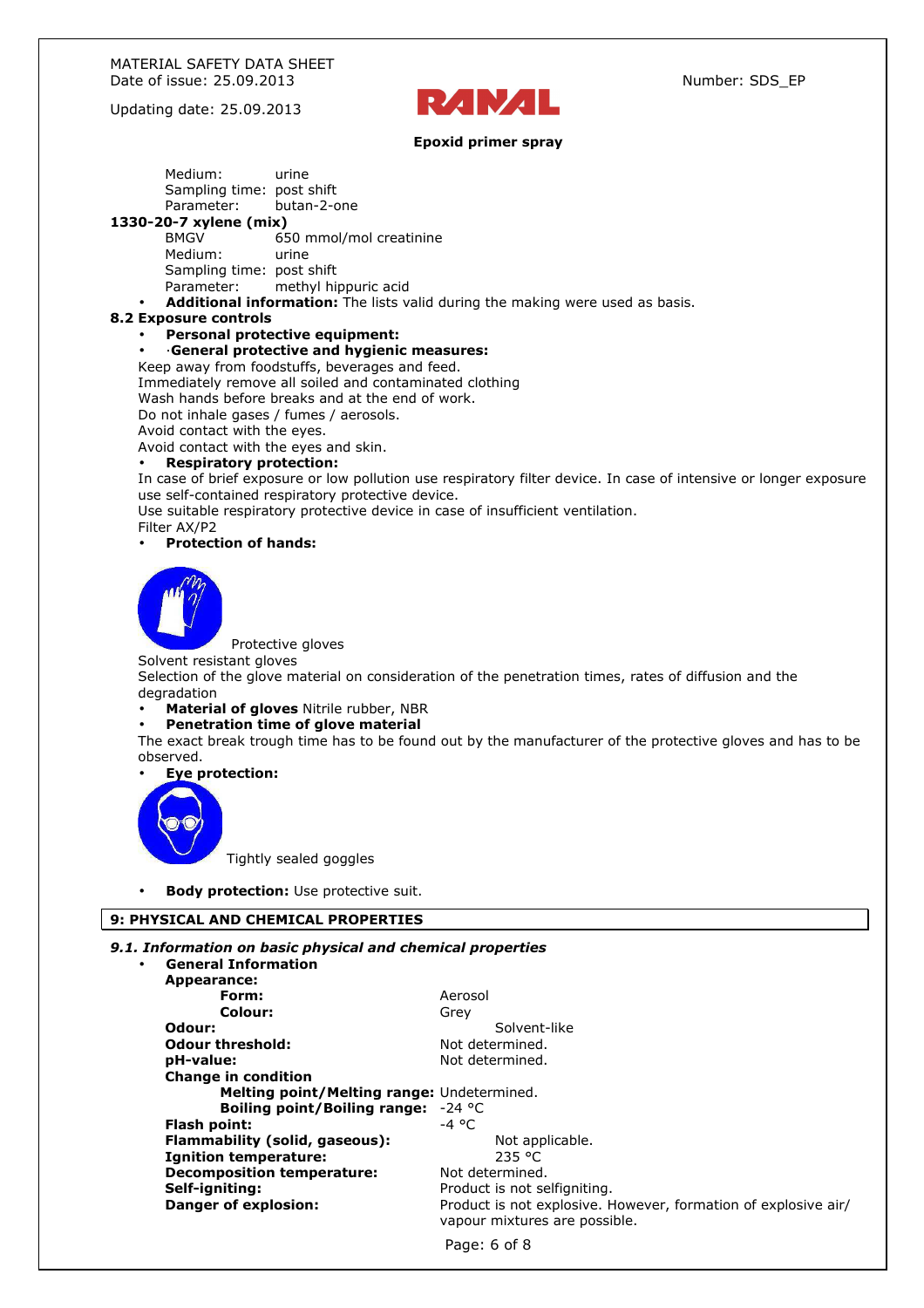

#### **Epoxid primer spray**

**Explosion limits: Lower:** 0.7 Vol % **Upper:** 18.6 Vol % **Vapour pressure at 20 °C:** 5200 hPa **Density at 20 °C:**  $0.91 \text{ g/cm}^3$ <br> **Relative density** and  $0.91 \text{ g/cm}^3$  and  $0.91 \text{ g/cm}^3$ **Relative density Vapour density Not determined. Evaporation rate Not applicable. Solubility in / Miscibility with Water:** Not miscible or difficult to mix.<br>**In coefficient (n-octanol/water):** Not determined. **Partition coefficient (n-octanol/water): Viscosity: Dynamic:** Not determined. Kinematic: Not determined. **Solvent content: Organic solvents:** 71.1 % **Solids content: 2 8.5 %** ·**9.2 Other information** No further relevant information available

#### **SECTION 10: STABILITY AND REACTIVITY**

#### *10.1 Reactivity*

- *10.2 Chemical stability* 
	- **Thermal decomposition / conditions to be avoided:** No decomposition if used according to specifications.
- *10.3 Possibility of hazardous reactions* No dangerous reactions known.
- 10.4 Conditions to avoid No further relevant information available.
- *10.5 Incompatible materials***:** No further relevant information available.
- *10.6 Hazardous decomposition products***:** No dangerous decomposition products known.

#### **SECTION 11: TOXICOLOGICAL INFORMATION**

#### *11.1. Information on toxicological effects*

**Acute toxicity:**  • **LD/LC50 values relevant for classification 67-64-1 Acetone**  Oral LD50 5800 mg/kg (rat) Dermal LD50 7800 mg/kg (rbt) Inhalative LC50/4h >20 mg/l (rat) **78-93-3 butanone / MEK**  Oral LD50 >2193 mg/kg (rat) Dermal LD50 >5000 mg/kg (rabbit) **1330-20-7 xylene (mix)** 5000 mg/kg (rbt) Oral LD50 4300 mg/kg (rat) Dermal LD50 2000 mg/kg (rbt) **7779-90-0 trizinc bis(orthophosphate)**   $LD50$  5000 mg/kg (rat) **64742-95-6 Solvent naphtha (petroleum), light arom. Benzene<0.1%**  Oral LD50 3295 mg/kg (rat)<br>Dermal LD50 >3160 mg/kg (rat Dermal LD50 >3160 mg/kg (rat) • **Primary irritant effect: on the skin:** No irritant effect. **on the eye:** Irritating effect. **Sensitization:** No sensitizing effects known.

#### • **Additional toxicological information:**

The product shows the following dangers according to the calculation method of the General EU Classification Guidelines for Preparations as issued in the latest version: Irritant

# **SECTION 12: ECOLOGICAL INFORMATION**

*12.1. Toxicity*  **Aquatic toxicity: 67-64-1 Acetone**

Page: 7 of 8 EC50 8800 mg/l (Daphnia magna) 8300 (96h) mg/l (Fish)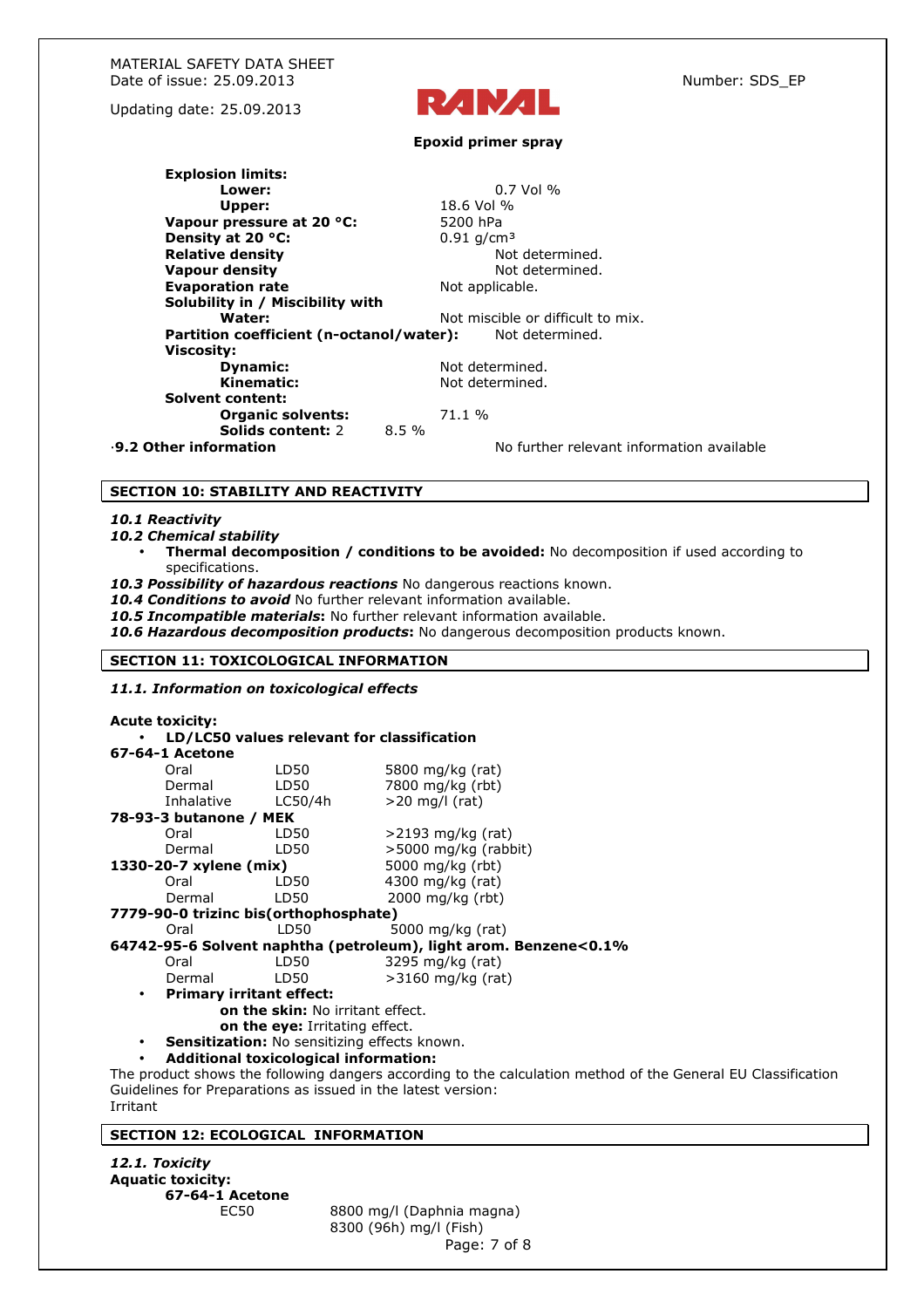

# **Epoxid primer spray**

| Epoxia primer spray                                                                                |                                                                                 |  |
|----------------------------------------------------------------------------------------------------|---------------------------------------------------------------------------------|--|
| 78-93-3 butanone / MEK                                                                             |                                                                                 |  |
| EC50/48h                                                                                           | 308 mg/l (Daphnia magna)                                                        |  |
| LC50/96h                                                                                           | 2993 mg/l (Pimephales promelas)                                                 |  |
| 1330-20-7 xylene (mix)                                                                             |                                                                                 |  |
| EC50/48h                                                                                           | 3.2-9.5 mg/l (Daphnia magna)                                                    |  |
| LC50/96h                                                                                           | 8.9-16.4 mg/l (Pimephales promelas)                                             |  |
| 7779-90-0 trizinc bis(orthophosphate)                                                              |                                                                                 |  |
| EC50/48h                                                                                           | 2.34 mg/l (Daphnia magna)                                                       |  |
| ErC(50) (72h)                                                                                      | 0.14 mg/l (Desmodesmus subspicatus)                                             |  |
| LC50/96h                                                                                           | 0.14 mg/l (Oncorhynchus mykiss (96h))                                           |  |
| 64742-95-6 Solvent naphtha (petroleum), light arom. Benzene<0.1%                                   |                                                                                 |  |
| EL50(48h)                                                                                          | 3.2 mg/l (Daphnia magna)                                                        |  |
| LL50 (96h)                                                                                         | 9.2 mg/l (Oncorhynchus mykiss (96h))                                            |  |
|                                                                                                    | NOELR (72h) 1 mg/l (Pseudokirchneriella subcapitata)                            |  |
|                                                                                                    | 12.2 Persistence and degradability No further relevant information available.   |  |
| 12.3 Bioaccumulative potential No further relevant information available.                          |                                                                                 |  |
| 12.4 Mobility in soil No further relevant information available.                                   |                                                                                 |  |
| <b>Ecotoxical effects:</b><br>$\bullet$                                                            |                                                                                 |  |
| <b>Remark:</b> Toxic for fish<br>$\bullet$                                                         |                                                                                 |  |
| <b>Additional ecological information:</b><br>$\bullet$                                             |                                                                                 |  |
| <b>General notes:</b><br>$\bullet$                                                                 |                                                                                 |  |
|                                                                                                    | Water hazard class 2 (German Regulation) (Self-assessment): hazardous for water |  |
|                                                                                                    | Do not allow product to reach ground water, water course or sewage system.      |  |
| Danger to drinking water if even small quantities leak into the ground.                            |                                                                                 |  |
| Also poisonous for fish and plankton in water bodies.                                              |                                                                                 |  |
| Toxic for aquatic organisms                                                                        |                                                                                 |  |
| 12.5 Results of PBT and vPvB assessment                                                            |                                                                                 |  |
| PBT:<br>Not applicable.                                                                            |                                                                                 |  |
| vPvB: Not applicable.                                                                              |                                                                                 |  |
| 12.6 Other adverse effects No further relevant information available.                              |                                                                                 |  |
| <b>SECTION 13: DISPOSAL CONSIDERATIONS</b>                                                         |                                                                                 |  |
|                                                                                                    |                                                                                 |  |
| 13.1 Waste treatment methods                                                                       |                                                                                 |  |
| <b>Recommendation</b>                                                                              |                                                                                 |  |
| Must not be disposed together with household garbage. Do not allow product to reach sewage system. |                                                                                 |  |
| <b>Uncleaned packaging:</b><br>$\bullet$                                                           |                                                                                 |  |
| $\bullet$                                                                                          | Recommendation: Disposal must be made according to official regulations.        |  |
|                                                                                                    |                                                                                 |  |
| <b>SECTION 14: TRANSPORT INFORMATION</b>                                                           |                                                                                 |  |
|                                                                                                    |                                                                                 |  |
| 14.1 UN-Number                                                                                     |                                                                                 |  |
| ADR, IMDG, IATA                                                                                    | UN1950                                                                          |  |
| 14.2 UN proper shipping name                                                                       |                                                                                 |  |
| <b>ADR</b>                                                                                         | 1950 AEROSOLS, ENVIRONMENTALLY                                                  |  |
|                                                                                                    | <b>HAZARDOUS</b>                                                                |  |
| <b>IMDG</b>                                                                                        | AEROSOLS (trizinc bis(orthophosphate), Solvent naphtha                          |  |
|                                                                                                    | (petroleum), light arom. Benzene<0.1%), MARINE                                  |  |
|                                                                                                    | <b>POLLUTANT</b>                                                                |  |
| IATA AEROSOLS,                                                                                     | flammable                                                                       |  |
|                                                                                                    |                                                                                 |  |
| 14.3 Transport hazard class(es)                                                                    |                                                                                 |  |
| <u>ADR</u>                                                                                         |                                                                                 |  |
|                                                                                                    |                                                                                 |  |



Label

**Class** 2 5F Gases.

• **IMDG**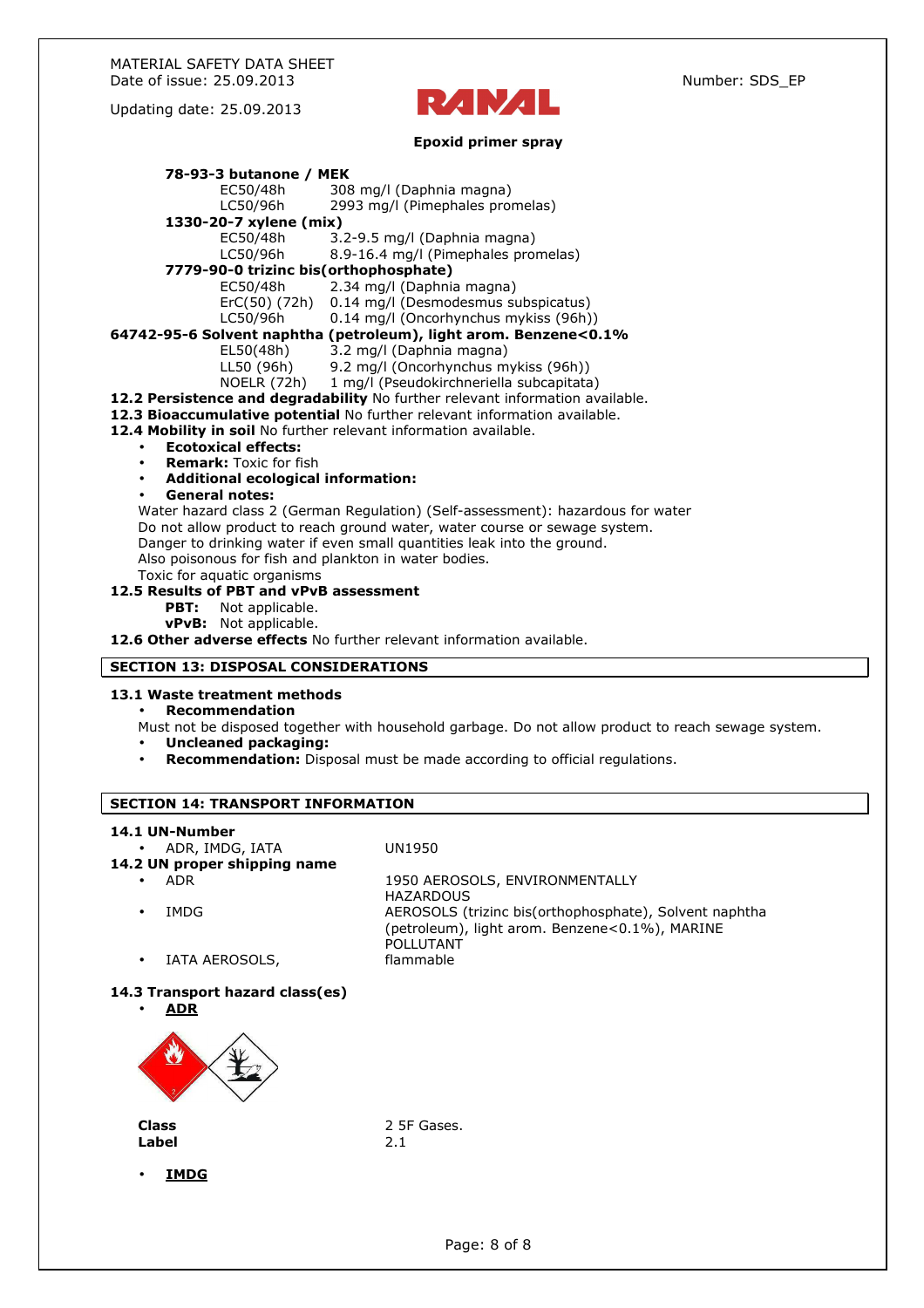| MATERIAL SAFETY DATA SHEET<br>Date of issue: 25.09.2013                                                                                                                            | Number: SDS_EP                                                                                |
|------------------------------------------------------------------------------------------------------------------------------------------------------------------------------------|-----------------------------------------------------------------------------------------------|
| Updating date: 25.09.2013                                                                                                                                                          | RAMAL                                                                                         |
|                                                                                                                                                                                    | <b>Epoxid primer spray</b>                                                                    |
| 2.1<br><b>Class</b><br>2.1<br>Label                                                                                                                                                |                                                                                               |
| IATA<br><b>Class</b><br>2.1<br>2.1<br>Label                                                                                                                                        |                                                                                               |
| 14.4 Packing group                                                                                                                                                                 |                                                                                               |
| ADR, IMDG, IATA<br><b>Environmental hazards:</b><br>14.5                                                                                                                           | Void<br>Product contains environmentally hazardous substances:<br>trizinc bis(orthophosphate) |
| <b>Marine pollutant:</b>                                                                                                                                                           | Yes<br>Symbol (fish and tree)                                                                 |
| <b>Special marking (ADR):</b><br>Special precautions for user<br>14.6<br>Danger code (Kemler):                                                                                     | Symbol (fish and tree)<br>Warning: Gases.                                                     |
| <b>EMS Number:</b><br>$F-D, S-U$<br>14.7 Transport in bulk according to Annex II of<br>MARPOL73/78 and the IBC Code<br>Not applicable.<br><b>Transport/Additional information:</b> |                                                                                               |
| <b>ADR</b><br>Limited quantities (LQ)<br><b>Transport category</b><br><b>Tunnel restriction code</b><br><b>UN "Model Regulation":</b>                                              | 1L<br>2<br>D<br>UN1950, AEROSOLS, ENVIRONMENTALLY<br>HAZARDOUS, 2.1                           |
| <b>SECTION 15: REGULATORY INFORMATION</b>                                                                                                                                          |                                                                                               |

# **15.1 Safety, health and environmental regulations/legislation specific for the substance or mixture National regulations:**

|                        | Technical instructions (air):                                           |  |
|------------------------|-------------------------------------------------------------------------|--|
| <b>Class</b>           | Share in %                                                              |  |
| ΝK                     | 50-100                                                                  |  |
| VOC-CH                 | 71.09 %                                                                 |  |
| VOC-EU                 | $646.9$ q/l                                                             |  |
| <b>Danish MAL Code</b> | $5-3$                                                                   |  |
|                        | <b>1E 3 Chamical esfatu sessesment:</b> A Chamical Cafety Accorporation |  |

**15.2 Chemical safety assessment:** A Chemical Safety Assessment has not been carried out.

# **SECTION 16: OTHER INFORMATION**

This information is based on our present knowledge. However, this shall not constitute a guarantee for any specific product features and shall not establish a legally valid contractual relationship.

# • **Relevant phrases**

- H220 Extremely flammable gas.
- H225 Highly flammable liquid and vapour.
- H226 Flammable liquid and vapour.
- H280 Contains gas under pressure; may explode if heated.<br>H304 May be fatal if swallowed and enters airways.
- H304 May be fatal if swallowed and enters airways.<br>H312 Harmful in contact with skin.
- Harmful in contact with skin.
- H315 Causes skin irritation.
- H319 Causes serious eye irritation.<br>H332 Harmful if inhaled.
- Harmful if inhaled.
- H335 May cause respiratory irritation.
- H336 May cause drowsiness or dizziness.
- H400 Very toxic to aquatic life.
- H410 Very toxic to aquatic life with long lasting effects.
- H411 Toxic to aquatic life with long lasting effects.

Page: 9 of 8